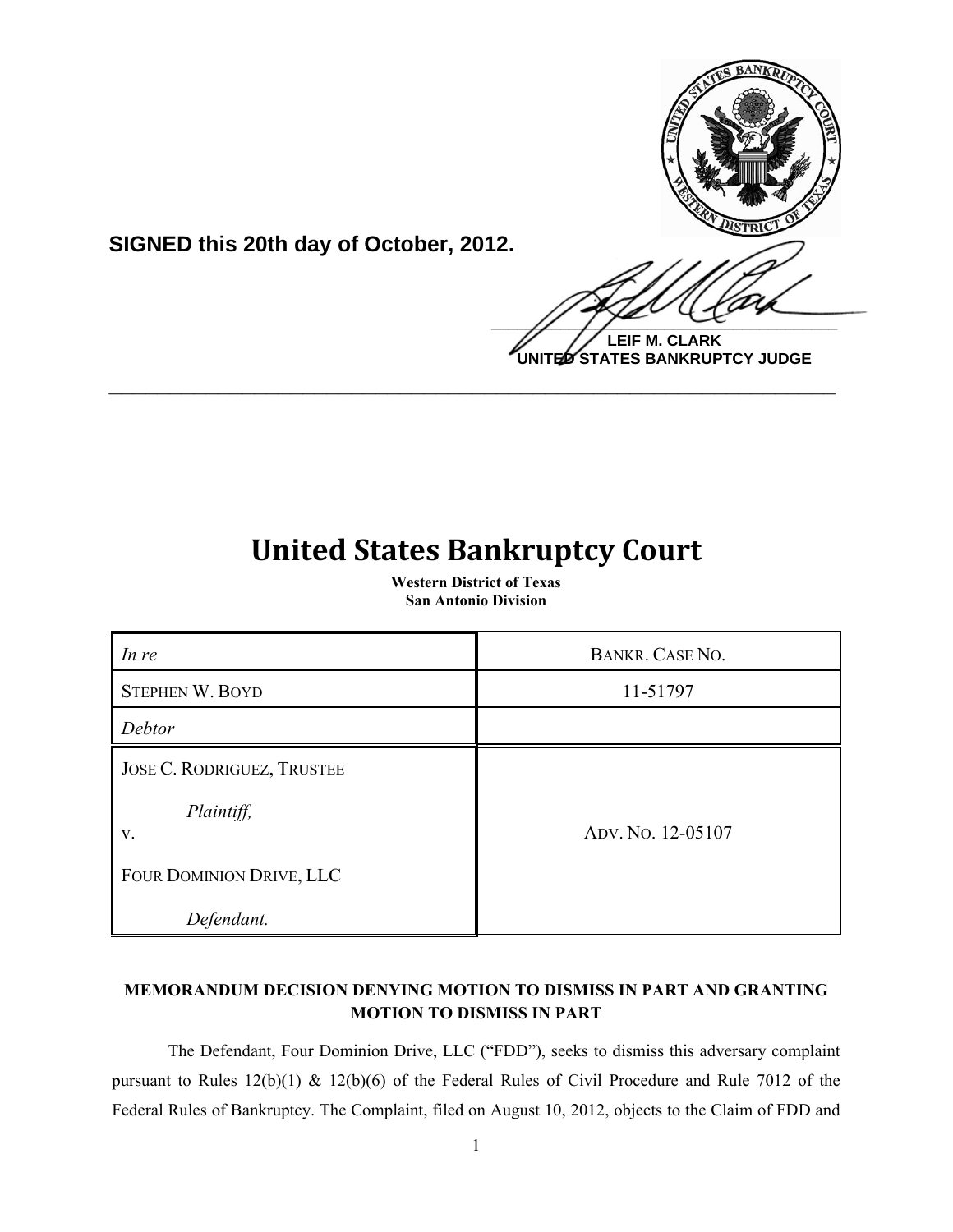seeks to avoid and/or void the assignment of debt from The Law Office of Stephen W. Boyd & Associates, PLLC ("the Law Firm") to FDD.

## **I.** *The Complaint*

The underlying relevant alleged facts are as follows:

The Debtor, Stephen W. Boyd ("Boyd) filed for chapter 7 on May 24, 2011. The Law Office of Stephen W. Boyd & Associates, PLLC ("the Law Firm") is entirely owned and operated by Boyd, but has not filed for bankruptcy protection.

Much of this case revolves around the actions Boyd allegedly took to divert funds from Elbee Investments, Inc. ("Elbee") and Leo Block to a variety of Boyd's personal accounts or into companies Boyd owned or operated, such as Medlaw Services LLC and the Law Firm. Worth noting are several transactions which pertain to the relationship between Boyd and the Law Firm. Boyd is accused of authorizing Elbee to extend a two million dollar line of credit to Medlaw, which was then used to finance unrelated cases being handled by the Law Firm. There are also allegations of funneling money directly from Elbee to Medlaw and to the Law firm. The Trustee's complaint also alleged a heavy comingling of funds between Boyd and the Law Firm, with Boyd writing checks from the Law Firm to his ex-wife, to personal bank accounts, to personal bankruptcy lawyers, and and to his current wife, all for apparently personal expenses.

Elbee and Erma Block, acting as the independent executrix for the estate of Leo L. Block ("Block") sued Boyd, and Medlaw Services, LLC, in state court for breach of fiduciary duty, conspiracy, fraud, conversion, disgorgement, and exemplary damages. Eventually, after removal, remands, and a mistrial, a jury returned a verdict against Boyd for fraud, breach of fiduciary duty as an attorney, breach of fiduciary duty as a corporate director, fraud in a real estate or stock transaction, and misapplication of fiduciary property. The verdict resulted in a judgment in excess of 9.4 million dollars in July 2012.

Since April 6, 2009, FDD (the defendant in this case) had leased office space to the Law Firm for \$9,500 a month. Boyd had guaranteed this lease obligation. The Law Firm was behind on its rent. On February 3, 2011, just nine days after trial had commenced in state court against Boyd, the Law Firm (acting through Boyd) assigned to FDD an interest in a contingent fee arising from the Law Firm's representation of the plaintiff in *American Medical Associations v. United Health Care* (Cause No. 00- CV-2800 in the United States District Court for the Southern District of Texas.) The assignment was "in an amount equal to the unpaid rent along with late fees and/or interest [that might be due] as of the date the Assignor receives his fee from the settlement proceeds of the case." The Law Firm was, by this assignment, permitted to stay in the office space until the *United Health Care* case concluded.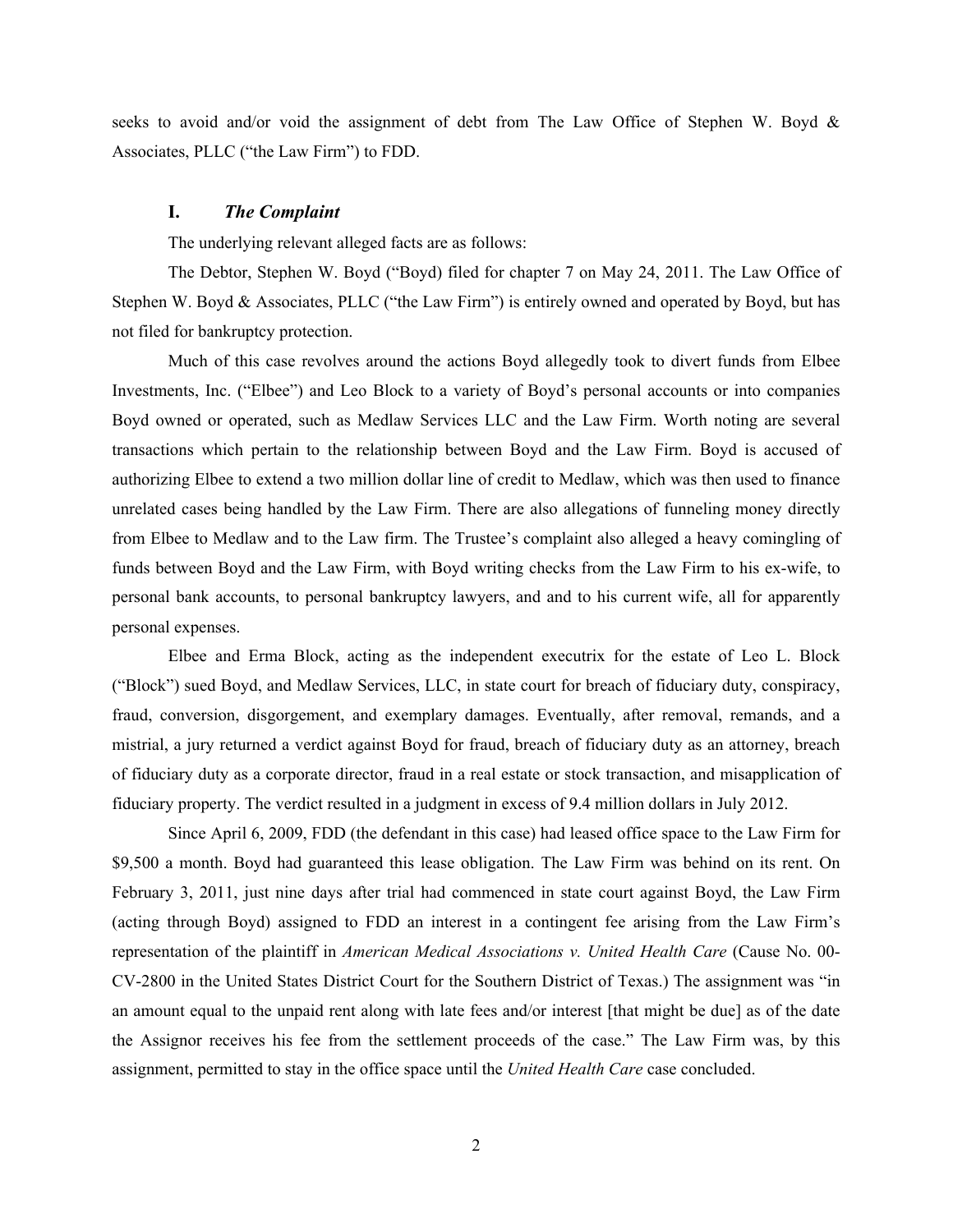Following Boyd's bankruptcy, FDD filed a proof of claim for \$866,221.28, subsequently reduced following re-letting and mitigation to \$456,307.20. Following the settlement of the *American Medical Associations v. United Health Care* lawsuit, the Law Firm was slated to receive \$400,772.64 in fees. FDD claimed entitlement to these fees per the aforementioned assignment two months following the bankruptcy filing. On August 10, 2012, the Chapter 7 Trustee filed this adversary proceeding for declaratory relief and to void the assignment as a fraudulent transfer. The Trustee also claimed that the fee should be turned over as property of the Boyd bankruptcy estate. Concurrently, the Trustee filed a sister adversary proceeding seeking substantive consolidation of the Law Firm (which is not in bankruptcy) with the Boyd estate. The Trustee there argues that the assignment of the contingent fee was part of a larger attempt by Boyd to move money otherwise fraudulently obtained beyond the reach of his creditors. The Trustee also points out that the contingent fee was the Law Firm's last asset, so that the assignment of the fee rendered the Law Firm insolvent.

# **II.** *Summary of FDD's Motion to Dismiss*

FDD asserts a number of arguments in support of dismissal.

FDD first maintains that the bankruptcy court lacks the judicial authority to hear this dispute, such that the action against FDD should be dismissed under Rule 12(b)(1) (lack of jurisdiction). FDD argues that the claims asserted are non-core under 28 U.S.C. § 157(b)(3) and that the Supreme Court's decision in *Stern v. Marshall* limits this court's authority to hear such claims, as they "concern FDD's rights and related obligations owned by the non-debtor Law Firm, and assets of the non-debtor Law Firm, not part of the Boyd bankruptcy estate." This argument appears to be an assertion that the court lacks subject matter jurisdiction to hear the dispute, in addition to lacking the judicial power to adjudicate the dispute.

Second, FDD argues the case should be dismissed for lack of standing because the contingent fee was the sole property of the Law Firm (not Boyd or the bankruptcy estate), and as a non-debtor, it was free to assign its property to anyone without concern regarding potential liability to creditors of *Boyd.* Even if Boyd's creditors *would* have standing to bring the action against the Law Firm and its assignee, FDD, that way should be barred because those creditors have already received a final judgment and they failed to alleged a fraudulent transfer claim in their state court proceedings. Further, because the Trustee previously acquiesced to the bankruptcy court's lift of stay to allow the commencement of the state court trial, the Trustee's standing should be held to be foreclosed.

Third, FDD asserts the Trustee's claims must be dismissed for failure to state a claim upon which relief may be granted because the assignment occurred on February 3, 2011, more than 90 days outside of Boyd's Chapter 7 filing date, May 24, 2011 (*i.e.*, outside the preference lookback period). Further, the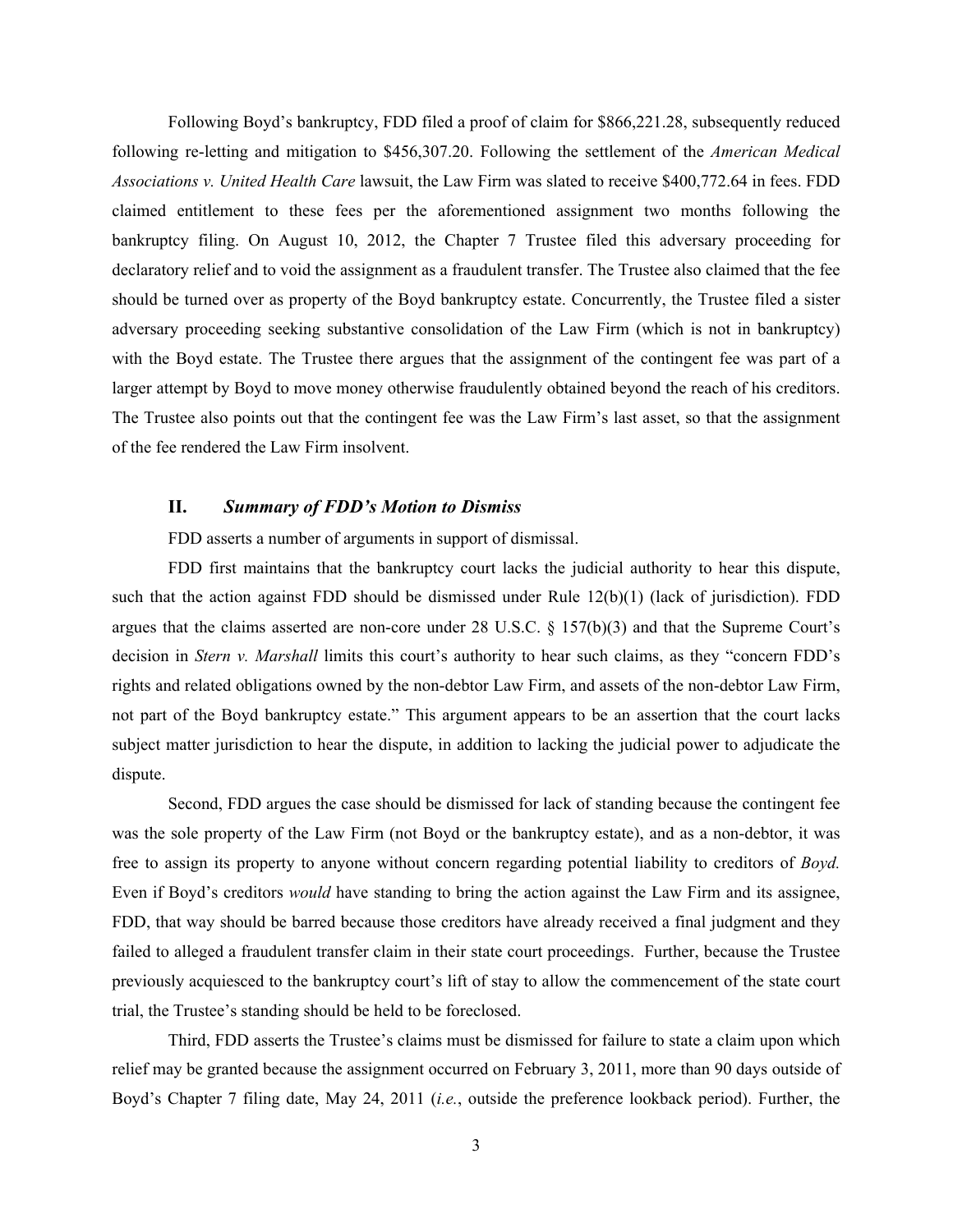assignment transferred only nominal "value" as of the date of the transfer, because no one could know of a certainty that the underlying contingent fee would actually be worth anything at that point. The value that the fee had when the lawsuit settled cannot be attributed back in time. Finally, the transfer is not avoidable, says FDD, because it provided new value in the form of future rent and the right of the law firm to occupy premises after the date of the Assignment.

Fourth, FDD maintains the Trustee has an irreconcilable conflict barring the right to assert a claim on behalf of the Boyd estate against FDD, as the Trustee has possession and control over the stock or membership interest in the Law Firm. Thus , it is alleged that the Trustee owes duties and responsibilities to the creditors of the Law Firm that would be violated were the Trustee to continue to pursue its claim to the fee from the settled lawsuit, without satisfying the claims of creditors of the Law Firm first.

Finally, FDD alleges the Trustee's claims are barred under the principle of *in pari delicto*, as the Trustee may not bring a case standing in Boyd's shoes, when Boyd was the initiating facilitator of the alleged wrongful acts and the perpetrator of wrongful conduct as alleged within the Complaint. The Trustee stands in the shoes of the debtor, who would himself be barred by this equitable doctrine were he to initiate this action in his own name outside of bankruptcy.

In the alternative, FDD asserts the Complaint is vague and ambiguous and moves for a more definite statement.

# **III.** *Discussion*

#### **1.** Rule 12(b)(1) Motion to Dismiss

#### a. Subject Matter Jurisdiction

Bankruptcy jurisdiction "is grounded in, and limited by, statute." *Celotex Corp. v. Edwards*, 514 U.S. 300, 307 (1995); *In re Wilborn*, 609 F.3d 748 (5th Cir. 2010). Federal district courts "have original jurisdiction but not exclusive jurisdiction of all civil proceedings arising under title 11, or arising in or related to cases under title 11." 28 U.S.C. § 1334(b). There are thus three types of bankruptcy jurisdiction: "arising under," "arising in," and "related to" jurisdiction*. See Stern v. Marshall*, 131 S. Ct. 2594, 2620, 180 L.Ed.2d 475 (2011). "Arising under" jurisdiction encompasses claims created by Title 11, such as an avoidance claim under 11 U.S.C. § 544(b). *See, e.g., Carlton v. BAWW, Inc.*, 751 F.2d 781 (5th Cir. 1985). "Arising in" jurisdiction pertains to matters that could only arise in a case under Title 11. *In re Wilborn*, 609 F.3d 748, 752 (5th Cir. 2010). "Related to" jurisdiction exists when "the outcome of that proceeding could conceivably have any effect on the estate being administered in bankruptcy." *In re*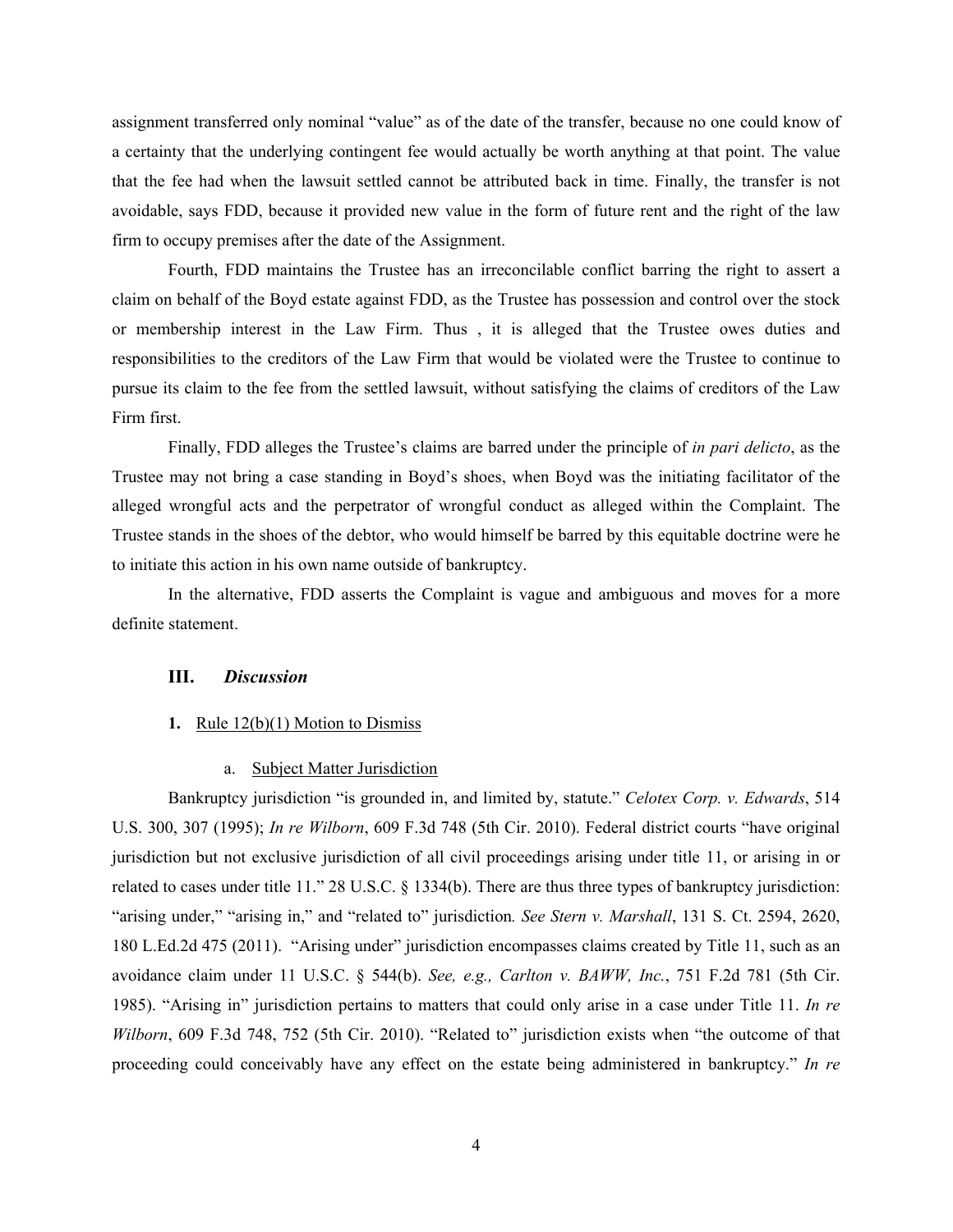*Wood*, 825 F.2d 90, 93 (5th Cir. 1987) (citing *Pacor, Inc. v. Higgins*, 743 F.2d 984, 994 (3rd Cir. 1984)). 1 Section 157(a) of title 28 permits a district court to refer "any and all proceedings arising under title 11 or arising in or related to a case under title 11" to the bankruptcy judges within the district. Section 157(a) distinguishes core and non-core cases, providing that bankruptcy courts may 'hear and determine' core cases, but noting that bankruptcy courts may only submit findings of fact and conclusions of law to the district court in non-core cases. *See* 28 U.S.C. § 157(b), (c).

FDD asserts that the Supreme Court's decision in *Stern v. Marshall* forecloses a bankruptcy court from considering rights and claims of the Law Firm and FDD as an individual creditor of the Law firm, as these rights and claims "are not involved in or relate to the Boyd bankruptcy estate." Defendant's Amended Motion to Dismiss [Docket #6]. *Stern* addresses the constitutionality of 28 U.S.C. § 157(b)(2)(C) insofar as that section could be read to permit a non-Article III tribunal to finally adjudicate a matter that in fact cannot, by its nature, must be finally adjudicated only by an Article III court (unless the parties otherwise consent). *Stern,* 131 S. Ct. 2594 (2011). The majority of cases after *Stern* have held that the Supreme Court did not decide the question as one of subject matter jurisdiction under 1334. *Stern*  is not grounds to dismiss for lack of subject matter jurisdiction.<sup>2</sup>

This is not to say, however, that subject matter jurisdiction is present, wholly apart from *Stern.* The Trustee's allegations of alter-ego and reverse veil piercing, as supported by the factual allegations set forth in the pleadings, must still be independently examined to determine whether there is subject matter jurisdiction under section 1334(b). This question in turn requires a closer examination of the nature of the cause of action.

# b. Alter Ego and Reverse Piercing

!!!!!!!!!!!!!!!!!!!!!!!!!!!!!!!!!!!!!!!!!!!!!!!!!!!!!!!!!!!

An alter ego remedy is available in Texas (and thus in the federal courts when Texas law is the relevant source of law) whenever there is an identity or unity between a corporation and either a natural person or an affiliated entity such that all separateness between the parties has ceased (or never existed) and failure to disregard the corporate form would be unjust. *In re Schimmelpenninck,* 183 F.3d 347, 356 (5th Cir. 1999) (citing *Castleberry v. Branscum*, 721 S.W.2d 270, 272 (Tex. 1986)). A "reverse-piercing

<sup>1</sup> The Supreme Court cites both *Pacor* and *Wood* favorably. *Celotex Corp. v. Edwards,* 514 U.S. 300, 308 n. 6, 115 S. Ct. 1493, 131 L.Ed.2d 403 (1995). <sup>2</sup>

See, e.g., *In Re Fairchild Corp.*, 452 B.R. 525 (Bankr. D. Del. 2011); *In re Olde Prairie Block Owner, LLC*, 457 B.R. 692, 2011 WL 3792406 (Bankr. N.D. Ill. 2011) (Stern addresses the allocation of authority between bankruptcy courts and Article III courts, and "[t]hat allocation does not implicate questions of subject matter jurisdiction."); *In re Citron*, 2011 WL 4711942 (Bankr. E.D.N.Y. Oct. 6, 2011) ("Stern does not deprive a bankruptcy court of subject matter jurisdiction."); *In re Carroll*, 464 B.R. 293 , 309- 11(Bankr. N.D. Tex. Dec. 13, 2011) ("Stern does not implicate the grant of subject matter jurisdiction . . . .").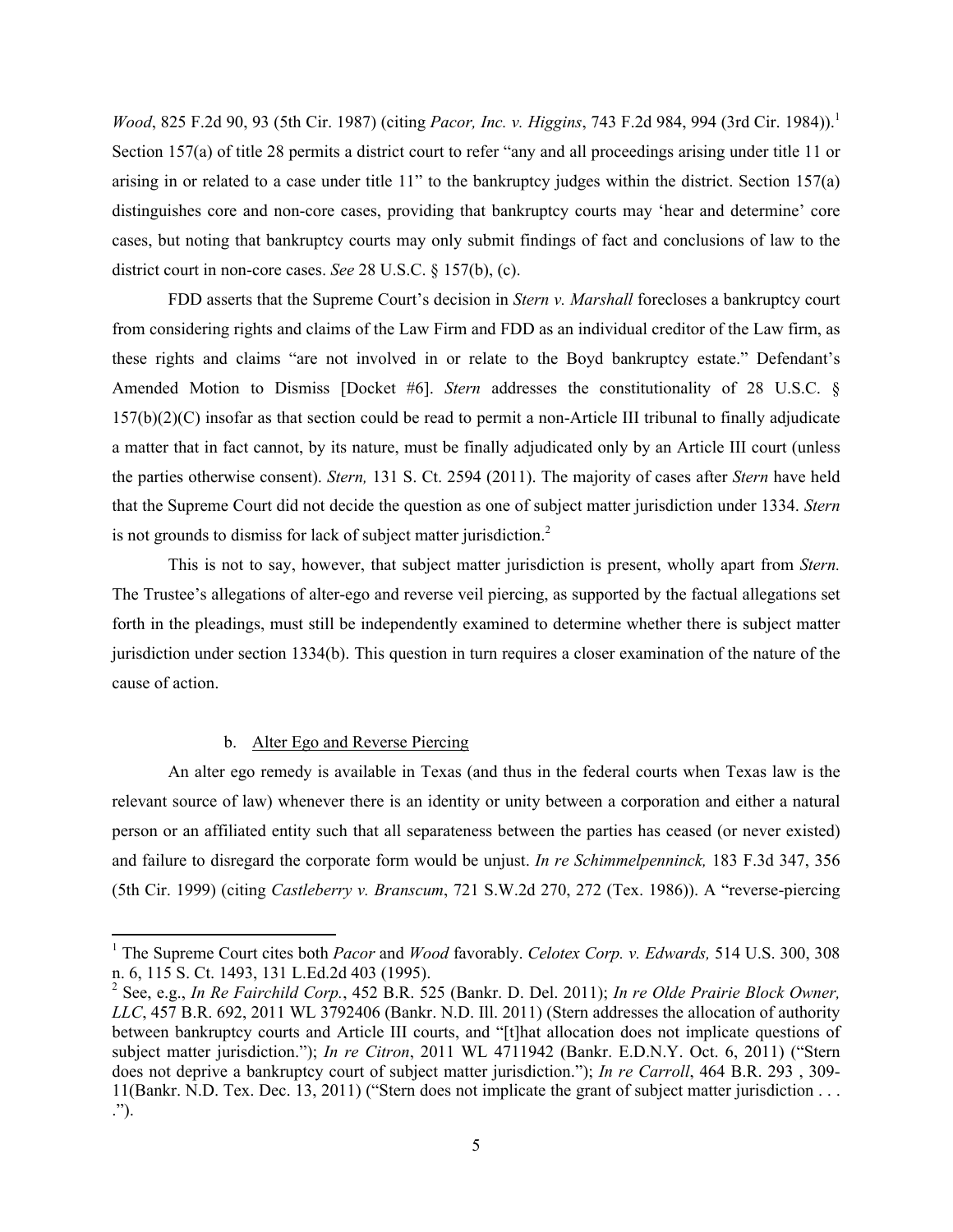action belongs to the [trustee], not to one individual creditor of the Debtor," and is property of the estate. *Id.*, at 366. Traditional veil-piercing uses the alter ego doctrine to break through corporate formalities and include the assets of a shareholder as assets of a corporation. *See* Tex. Bus. Org. Code § 21.223(b) (requiring actual fraud to hold a shareholder liable for the contractual obligations of a corporation); *The Cadle Co. v. Brunswick Homes, LLC ( In re Moore),* 379 B.R. 284, 290 (Bankr. N.D. Tex. 2007) (discussing the traditional use of corporate veil piercing to "mak[e] a *shareholder* liable for a *corporation's* contractual debts"). Reverse veil-piercing, which is a common-law doctrine recognized in Texas, counts the assets of a corporation or other entity as the assets of its shareholder. *In re Moore*, 379 B.R. 284 (noting that reverse veil-piercing "appl[ies] the traditional veil piercing doctrine in reverse, so that a *corporation's* assets are held accountable for the liabilities of *individuals* who treated the corporation as their alter ego") (citing *Zahra Spiritual Trust v. United States,* 910 F.2d 240, 243 (5th Cir. 1990)).

The reverse veil-piercing doctrine applies when the corporate entity is the alter ego of the individual—that is, "when there is such a unity between corporation and individual that the separateness of the corporation has ceased and holding only the individual liable would result in injustice." *Bollore S.A. v. Import Warehouse, Inc.,* 448 F.3d 317, 325 (5th Cir. 2006) (stating the standard for alter-ego liability and noting that the "standard applies equally to reverse-piercing cases such as this one"). To determine whether the alter ego doctrine applies, a court considers the following factors:

the total dealings of the corporation and the individual, including the degree to which corporate formalities have been followed and corporate and individual property have been kept separately, the amount of financial interest, ownership and control the individual maintains over the corporation, and whether the corporation has been used for personal purposes.

*Id.* (citing *Permiam Petroleum Co. v. Petroleos Mexicanos,* 934 F.2d 635, 643 (5th Cir. 1991)).

Alter-ego claims are property of the estate. *In re Moore*, 608 F.3d 253 (5th Cir. 2010) (citing *Schimmelpenninck v. Byrne (In re Schimmelpenninck)*, 183 F.3d 347, 358 (5th Cir. 1999); *In re S.I. Acquisition, Inc.*, 817 F.2d 1142 (5th Cir. 1987)). Reverse-piercing actions belong to the trustee, not to one individual creditor of the Debtor. *In re Moore*, 608 F.3d 253 (5th Cir. 2010) (citing *Schimmelpenninck v. Byrne (In re Schimmelpenninck)*, 183 F.3d 347, 358 (5th Cir. 1999)).

That the cause of action belongs to the estate does not resolve whether the federal courts have subject matter jurisdiction to entertain the cause of action, however. The remedy seeks to hold the nondebtor entity to be responsible for the debtor entity's liabilities. If successful, it would allow the Trustee to exercise control over the assets of the non-debtor entity, and to administer those assets for distribution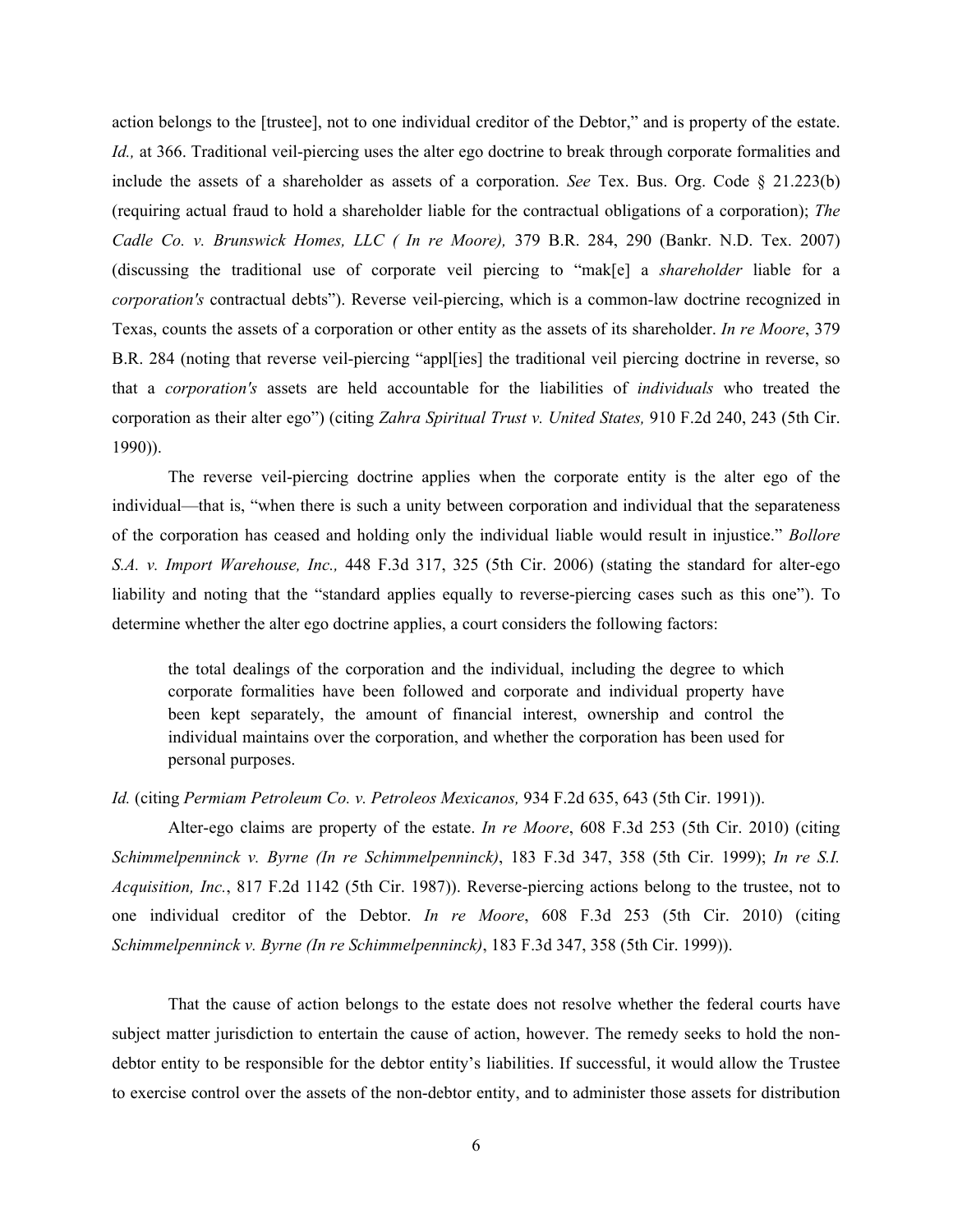to creditors of the bankruptcy estate. *See In re Bass*, 2011 WL 722384, at \*6 (Bankr. W.D. Tex. 2011). The alter-ego claim of the Trustee asserts that Boyd and Law Firm were essentially a single entity acting under the Debtor's control. As set forth in the pleadings, "all of the money flowing into the Boyd Law Firm was fraudulently obtained by Boyd." Boyd is accused of essentially laundering funds he received improperly through the Law Firm to pay off the Law Firm's debts, pay employees, develop the Law Firm's software, and finance the Law Firm's cases. Boyd is accused of using the Law Firm's bank accounts and IOLTA accounts to pay personal bills and to write himself checks. When the Law Firm entered into the lease with FDD, Boyd provided an individual personal guaranty. During this entire time, Boyd remained the sole shareholder of the Law Firm. Taking the facts set forth in the Trustee's pleadings as true, the action would at least conceivably affect the administration of the estate. *In re Woodward East Project, Inc.*, 54 F.3d 778 (6th Cir. 1995) (*citing In re Crabtree,* 39 B.R. 718, 723 (Bankr. E.D. Tenn. 1984)). The court is satisfied that the outcome of this alter-ego and reverse piercing proceeding "could conceivably have [an] effect on the estate being administered in bankruptcy," and thus falls within the court's "related to" jurisdiction under section 1334(b).

*Western Oil & Gas JV, Inc. v. Castlerock Oil Co., Inc.*, 91 F. App'x 901 (5th Cir. 2003) is not to the contrar. In *Western Oil & Gas*, the court merely held the evidence was insufficient to establish alter ego identities, to pierce the corporate veil, or establish a claim of fraudulent transfer. The question before the court is not whether the plaintiff *wins* based solely on what is alleged in the complaint (that takes a trial to decide), but whether the allegation as pleaded can be tried in the federal courts under the bankruptcy jurisdiction provision. The court in *Western Oil* ruled that the evidence there was insufficient on the merits to support a recovery under alter ego. *Id*. It did not rule that alter ego cannot be a basis for recovery.

The court is not satisfied, however, that the alter ego action is core. A generous reading of section  $157(b)(2)(A)$  ("matters concerning the administration of the estate") would sweep all related to matters under the core umbrella. Congress had no such intention, of course. It is a safer course, in this court's view, to simply ask the "core" questions – is this a matter that arises under title 11, or is this matter one which arose during the case? Phrased this way, the question nearly yields its own answer. The alter ego action is neither. Thus, it is at best "related to" the bankruptcy case.

#### c. Fraudulent Transfer

The Trustee asserts fraudulent transfer and avoidance claims under 11 U.S.C. §§ 544 and 548. These claims depend on whether the Trustee can pierce the veil between the Law Firm and the debtor. If so, then the Trustee next seeks to unwind the assignment as a fraudulent transfer. These are matters over which the court clearly has subject matter jurisdiction, and are deemed core matters under section 157(b).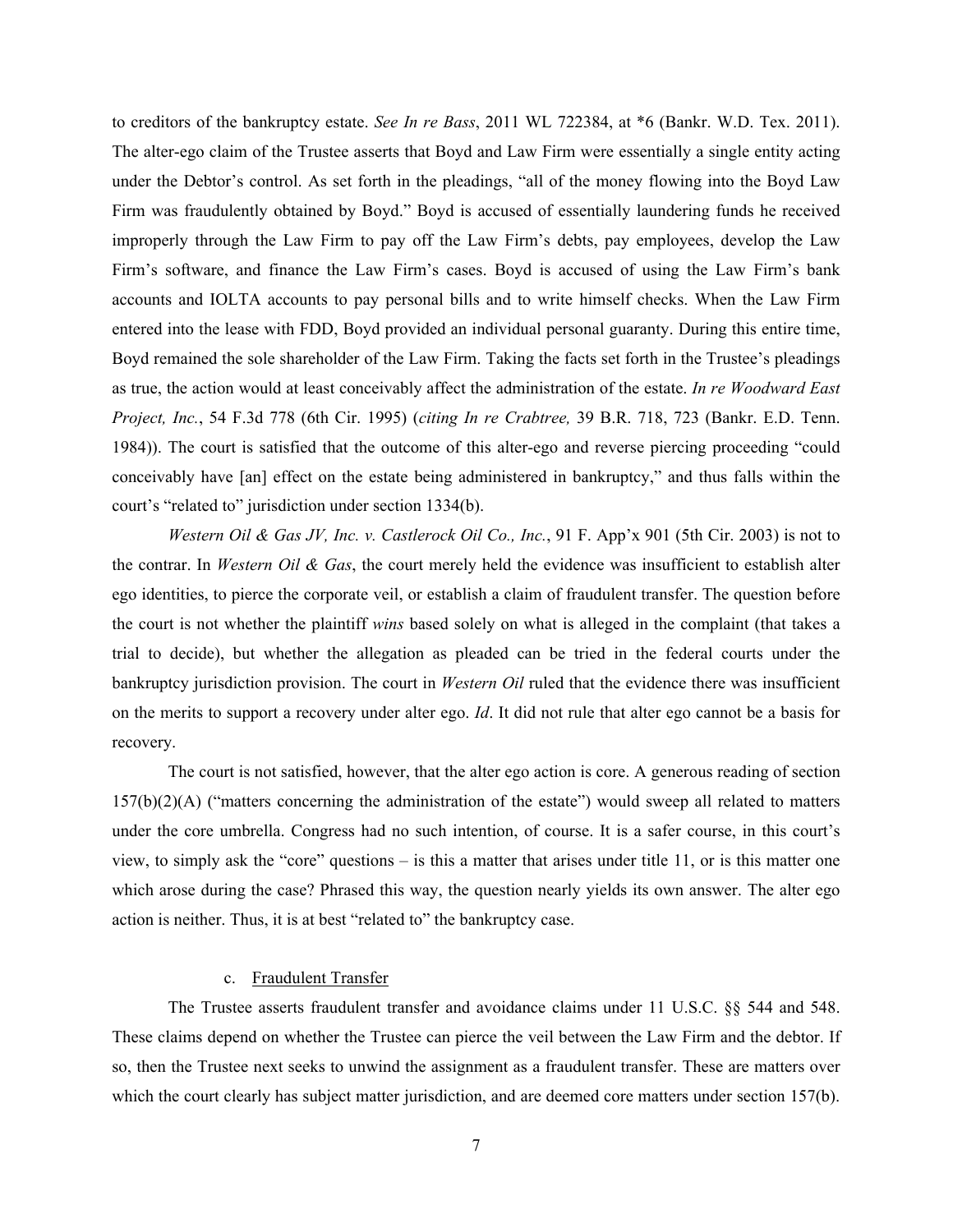That they depend for their assertion on the Trustee's first prevailing on his alter ego action does not affect whether the court has the subject matter jurisdiction to entertain the action. The court clearly does, as the matters arise under title 11. *See* 11 U.S.C. §§ 548, 544(b).

#### **2.** Standing

FDD asserts three arguments on why the Trustee lacks standing. First, FDD maintains that the assignment does not involve property of the estate. However, if the Trustee's alter-ego claims are established, the use of the Law Firm to perpetuate a fraud or fraudulently transfer assets will provide the Trustee a claim for the benefit of the bankruptcy estate, because, claims of alter-ego and avoidance are property of the estate. Section 544(b) allows a Trustee

to succeed to the actual, allowable and unsecured claims of the estate's creditors. If an actual, unsecured creditor can, on the date of the bankruptcy*,* reach property that the debtor has transferred to a third party, the trustee may use  $\S$  544(b) to step into the shoes of that creditor and "avoid" the debtor's transfer. Although the cause of action belonged to one creditor, any property the trustee recovers becomes estate property and is divided *pro rata* among all general creditors. The trustee may recover the full extent of the fraudulently transferred property on the basis of one creditor's claim. In other words, an entire transfer may be set aside even though the creditor's claim is nominal.

The Trustee may stand in the shoes of any creditor to avoid a transfer of property from Boyd, or his alleged alter ego of the Law Firm, in order to recover property that will be divided among all general creditors. This argument fails.

Second, FDD argues that because the state court action between Elbee and Boyd ended in final judgment, and the Bankruptcy Court abstained from consideration of that dispute, and because the Trustee acquiesced in the pursuit of the state court claims by Elbee, the Trustee's claim is now foreclosed under *res judicata*. Relying on *Wells Fargo Bank of Texas, N.A.v. Sommers (In re Amco)*, 444 F.3d 690 (5th Cir. 2006), FDD argues that, because the Trustee consented to Elbee's state court claims, the Trustee is not allowed to now ignore the Abstention Order by pursuing actions that Elbee could have and should have brought in state court. This misconstrues *Amco*. The Trustee in *Amco* expressly consented to the creditor's pursuit of an alter ego action in state court. The Trustee then later brought a suit for substantive consolidation in the bankruptcy court, in direct contravention of its earlier consent – and even sought to unwind the resolution the creditor obtained in state court. Here, by contrast, the abstention order did not address an action against the Law Firm by Elbee, nor did the state court ever enter a remedy in favor of Elbee that would now be inconsistent with the relief sought here by the Trustee. To make *Amco* on point, it would have to *Elbee* claiming *res judicata*, not FDD. *See id.,* at 696.

Third, FDD maintains the Trustee has not asserted claims on behalf of Boyd. This assertion simply fails on the basis of the Trustee's alter-ego and reverse piercing assertions, as discussed previously.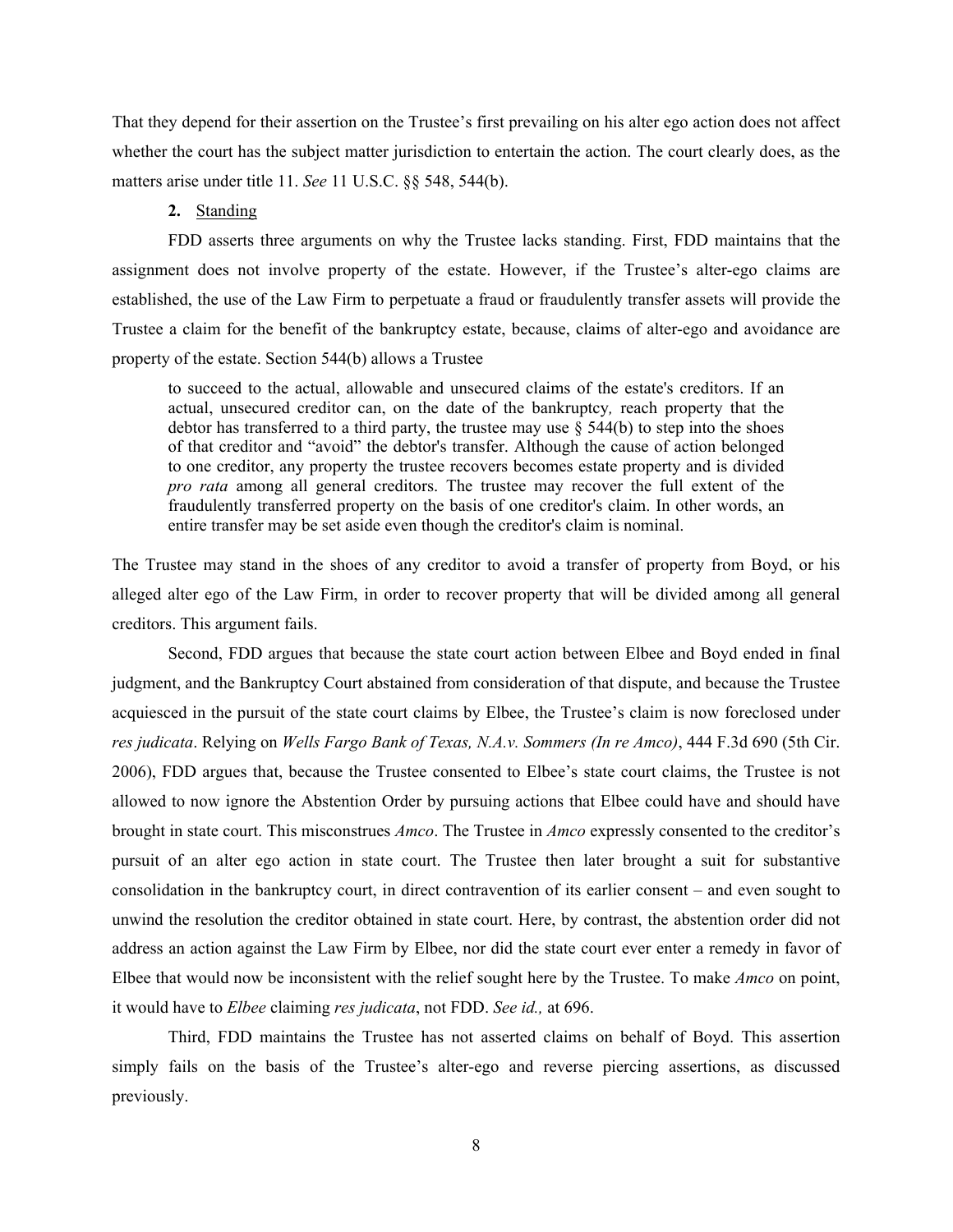#### **3.** Standards for Rule 12(b)(6) Motion to Dismiss

The Supreme Court has said that Rule 8(a)(2) of the Federal Rules of Civil Procedure "requires only a short and plain statement of the claim showing that the pleader is entitled to relief in order to give the defendant fair notice of what the claim is and the grounds upon which it rests[.]" *Bell Atlantic Corp. v. Twombly*, 550 U.S. 544, 555 (2007) (internal quotations and citation omitted). When such a complaint is attacked under Rule 12(b)(6), the plaintiff is obligated, with regard to the grounds upon which the complaint rests, to furnish more than labels and conclusions. "[A] formulaic recitation of the elements of the cause of action will not do[.]" *Id*.; *see also Ashcroft v. Iqbal*, 129 S. Ct. 1937, 1949 (2009) (stating that conclusory factual allegations, formulaic or threadbare recitations of the elements of a claim, and bare legal conclusions are not presumed to be true). "Factual allegations must be enough to raise a right to relief above the speculative level," and must do more than simply create a "suspicion of a legally cognizable right of action." *Twombly*, 550 U.S. at 555 (citing 5 C. Wright & A. Miller, FED. PRAC. AND PROC. § 1216, pp. 235-236 (3d ed. 2004)). Nonetheless, in reviewing a 12(b)(6) motion, the court must accept all well-pleaded facts as true. *Broyles v. State ex. rel. Abbott*, 2010 U.S. App. LEXIS 12151, at \*5 (5th Cir. 2010).

# a. Avoidance Action

Section 547(b) of the Bankruptcy Code provides that, except in limited circumstances, the trustee of a bankruptcy estate "may avoid any transfer of an interest of the debtor in property" that is made "on or within 90 days before the date of the filing of the petition." The question whether a "transfer" has occurred and is complete is a matter of federal law. *Barnhill v. Johnson,* 503 U.S. 393, 397, 112 S. Ct. 1386, 1389, 118 L.Ed.2d 39 (1992). Section  $547(e)(1)(B)$  specifies that a transfer of an interest in property other than real property is perfected or complete for purposes of preference avoidance "when a creditor on a simple contract cannot acquire a judicial lien that is superior to the interest of the transferee."

When a debtor makes an absolute assignment to a creditor, of money that the debtor is entitled to receive from a third party, a transfer is perfected and complete when the assignment is executed rather than when the money is disbursed to the creditor. *See Goldstein v. Madison Nat'l Bank,* 807 F.2d 1070, 1074 (D.C. Cir.1986). In *Gamble v. Mathias,* the debtor, who sustained a loss by fire, assigned his right under his insurance policy to his creditor by written indorsement on the back of the policies. 61 F.2d 911 (5th Cir. 1931)*.* The assignment took place outside the preference period. *Id.* Then, within the preference period, three checks were received from the insurance companies and delivered to the creditor. *Id.* The trustee brought a claim against the creditor, seeking to recover the sum collected under the assignment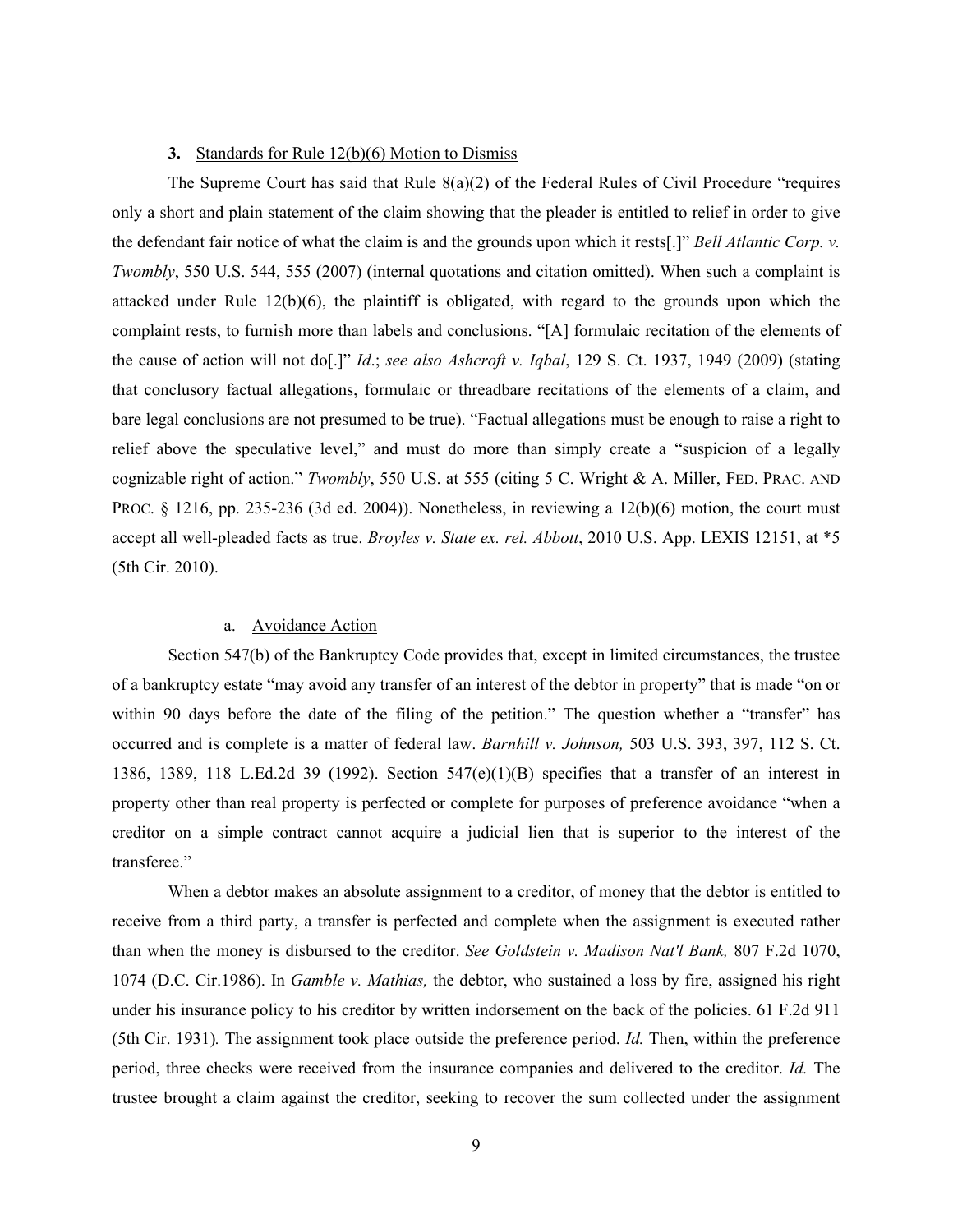made by the debtor. *Id.* The trustee argued that the transfer of the insurance policies was not completed until the money was paid under the policies. *Id.* The Fifth Circuit disagreed with the trustee. *Id.* The Fifth Circuit opined that a present assignment of an interest passes the title to it as of the date of the assignment and that moneys collected under it are not of the bankruptcy estate, but of the assignee. *Id.*

*Gamble* was reinforced in *In re Gibraltar Resources, Inc.*, where the court ruled that in calculating the preference period, "a transfer occurs on the date the contractual right to payment is assigned, not on the date payment is actually made or collected." *In re Gibraltar Resources, Inc.*, 202 B.R. 586, 587 (N.D. Tex. 1996) (quoting *In re Adventist Living Ctrs.,* 174 B.R. 505, 512 (Bankr.N.D.Ill.1994)). *Gibraltar* specifically stated that "when a debtor makes an absolute assignment to a creditor, of money that the debtor is entitled to receive from a third party, a transfer is perfected and complete when the assignment is executed rather than when the money is disbursed to the creditor." *Id.* at 588.

The assignment in question here was made by the Law Firm to FDD on February 3, 2011. Boyd declared bankruptcy on May 24, 2011. Even though the payment of the assignment occurred in the summer after the filing, the transfer is perfected and complete when the assignment was executed on February 3, 2011. As a result, the transfer took place 110 days prior to the bankruptcy filing and would fall outside the 90 day preference window. This is not the end of the discussion, however. A transfer made to or for the benefit of an insider can be avoided if it occurs within one year of the filing. Here, the transfer to FDD, was "for the benefit of" the Law Firm. Elegant though the argument appears on first blush, it too fails because we find a transfer of property of the debtor (another element of preference) only by first ignoring the corporate veil. In so doing, we eliminate the separateness of the Law Firm from Boyd. We could not reach such a conclusion, then pretend that we had not done so for purposes of having a "separate entity" to qualify as an insider in order to enjoy the one year look back. Thus, the court grants the motion to dismiss the Trustee's cause of action for recovery of a preference under section 547.

However, the complaint also alleged actual fraudulent transfer and constructive fraudulent transfer under the Texas Uniform Fraudulent Transfer Act ("TUFTA"). As a result, section 548(a)(1) of the Bankruptcy Code provides for the avoidance of "any transfer…of any interest of the debtor in property, or any obligation…incurred by the debtor, that was made or incurred…within *two years* before the date of the filing" of the bankruptcy petition, if the transfer was made with "actual intent to hinder, delay, or defraud" or if the debtor if the debtor "received less than reasonably equivalent value in exchange for" the transfer or obligation, and the debtor (1) "was insolvent on the date such transfer was made or such obligation was incurred, or became insolvent as a result of such transfer or obligation;" (2) "was engaged in business or a transaction, or was about to engage in business or a transaction, for which any property remaining with the debtor was an unreasonably small capital;" or (3) "intended to incur, or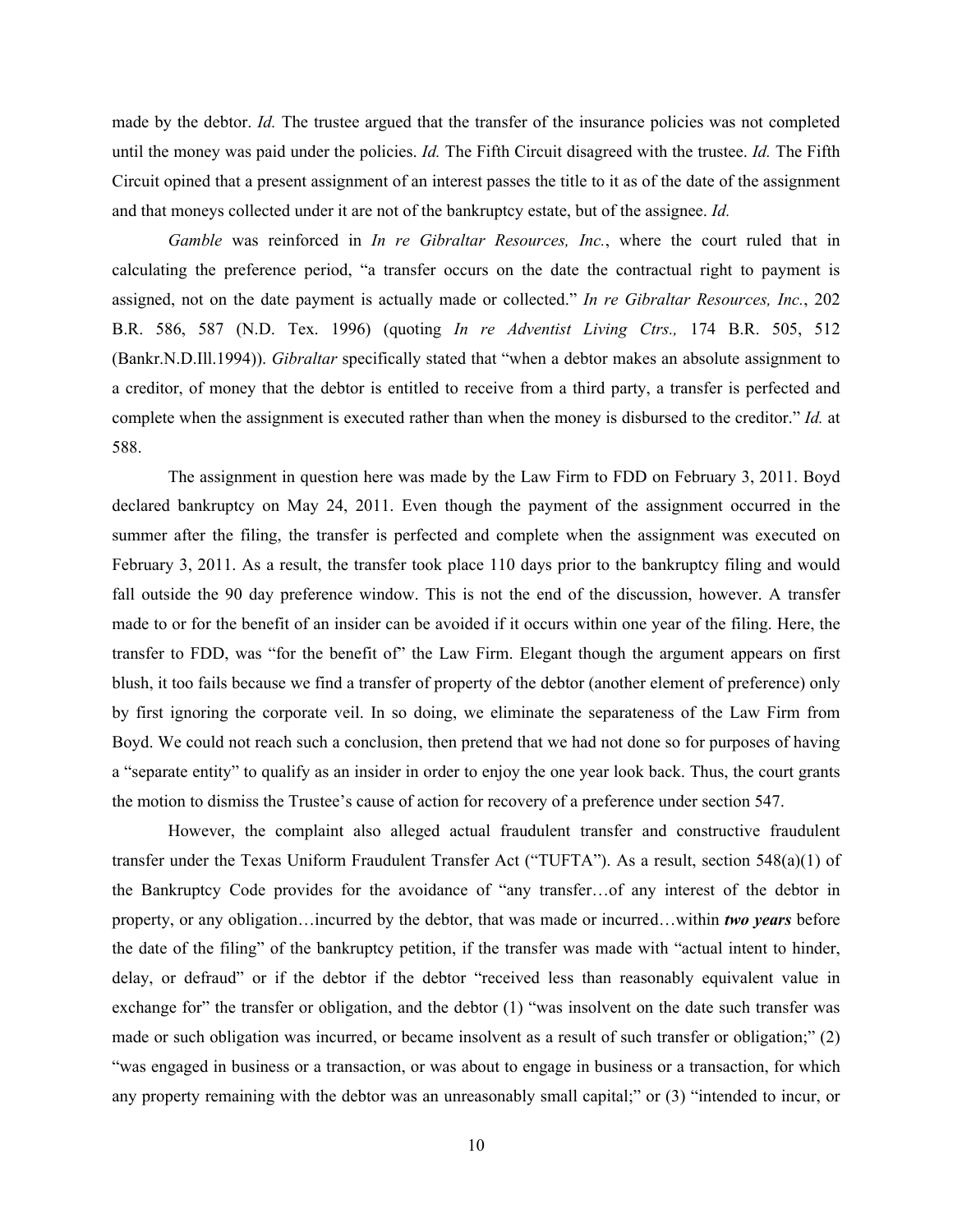believed that the debtor would incur, debts that would be beyond the debtor's ability to pay as such debts matured." 11 U.S.C. § 548(a)(1)(A) & (B)(emphasis added). Thus, if the allegations of fraudulent transfer contained within the Trustee's complaint rise above the speculative level and do more than simply create a "suspicion of legally cognizable right of action," the motion to dismiss must be denied as to the Trustee's section 548 and 544(b) causes of action.

# *i. Actual Fraud*

In order to prevail on fraudulent conveyance claims under TUFTA, the Trustee must prove the debtor made the transfers in question "with actual intent to hinder, delay or defraud any creditor" of the Debtor, Tex. Bus. & Com. Code Ann.  $\S$  24.005(a)(1), and "[i]ntent to hinder, delay or defraud may be established by circumstantial evidence." *In re SMTC Mfg. Of Texas*, 421 B.R. 251, 298 (W.D. Tex. 2009) (citing *Sherman v. FSC Realty, LLC (In re Brentwood Lexford Partners, LLC),* 292 B.R. 255, 262–63 (Bankr.N.D.Tex.2003)); *see also In re Reed,* 700 F.2d 986, 991 (5th Cir.1983). Circumstantial evidence of actual fraudulent intent under TUFTA, "commonly known as 'badges of fraud' " are codified in a nonexclusive list set forth in § 24.005(b) of TUFTA. *In re Soza,* 542 F.3d 1060, 1066 (5th Cir.2008). <sup>3</sup> Proof of four to five badges of fraud is sufficient to establish actual fraud. *See Ingalls v. SMTC Corp. (In re SMTC MFg. of Tex.)*, 421 B.R. 251, 299-300 (Bankr. W.D. Tex. 2009) (citing Texas fraudulent transfer cases).<sup>4</sup> It is important to note that section 24.005(a)(1) requires only a finding of fraudulent intent on the

- (2) the debtor retained possession or control of the property transferred after the transfer;
- (3) the transfer or obligation was concealed;
- (4) before the transfer was made or obligation was incurred, the debtor had been sued or threatened with suit;
- (5) the transfer was of substantially all the debtor's assets;
- (6) the debtor absconded;

!!!!!!!!!!!!!!!!!!!!!!!!!!!!!!!!!!!!!!!!!!!!!!!!!!!!!!!!!!!

- (9) the debtor was insolvent or became insolvent shortly after a substantial debt was incurred;
- (10) the transfer occurred shortly before or shortly after a substantial debt was incurred; and
- (11) the debtor transferred the essential assets of the business to a lienor who transferred the assets to an insider of the debtor.

 $3 \text{ }\frac{3}{2}$  24.005(b) of TUFTA provides the factors to be considered, among others, include whether:

<sup>(1)</sup> the transfer or obligation was to an insider;

<sup>(7)</sup> the debtor removed or concealed assets;

<sup>(8)</sup> the value of the consideration received by the debtor was reasonably equivalent to the value of the asset transferred or the amount of the obligation incurred;

<sup>4</sup> Alternatively, as a matter of law, a finding of fraudulent intent *cannot* properly be inferred from the existence of just one "badge of fraud." *Diamant v. Sheldon L. Pollack Corp.,* 216 B.R. 589 (Bankr.S.D.Tex.1995) ("[O]ne badge of fraud standing alone may amount to little more than a suspicious circumstance, insufficient in itself to constitute fraud per se") (quoting *U.S. v. Fernon,* 640 F.2d 609, 613 (5th Cir.1981)); *Walker v. Anderson,* 232 S.W.3d 899 at 914 ("An individual badge of fraud is not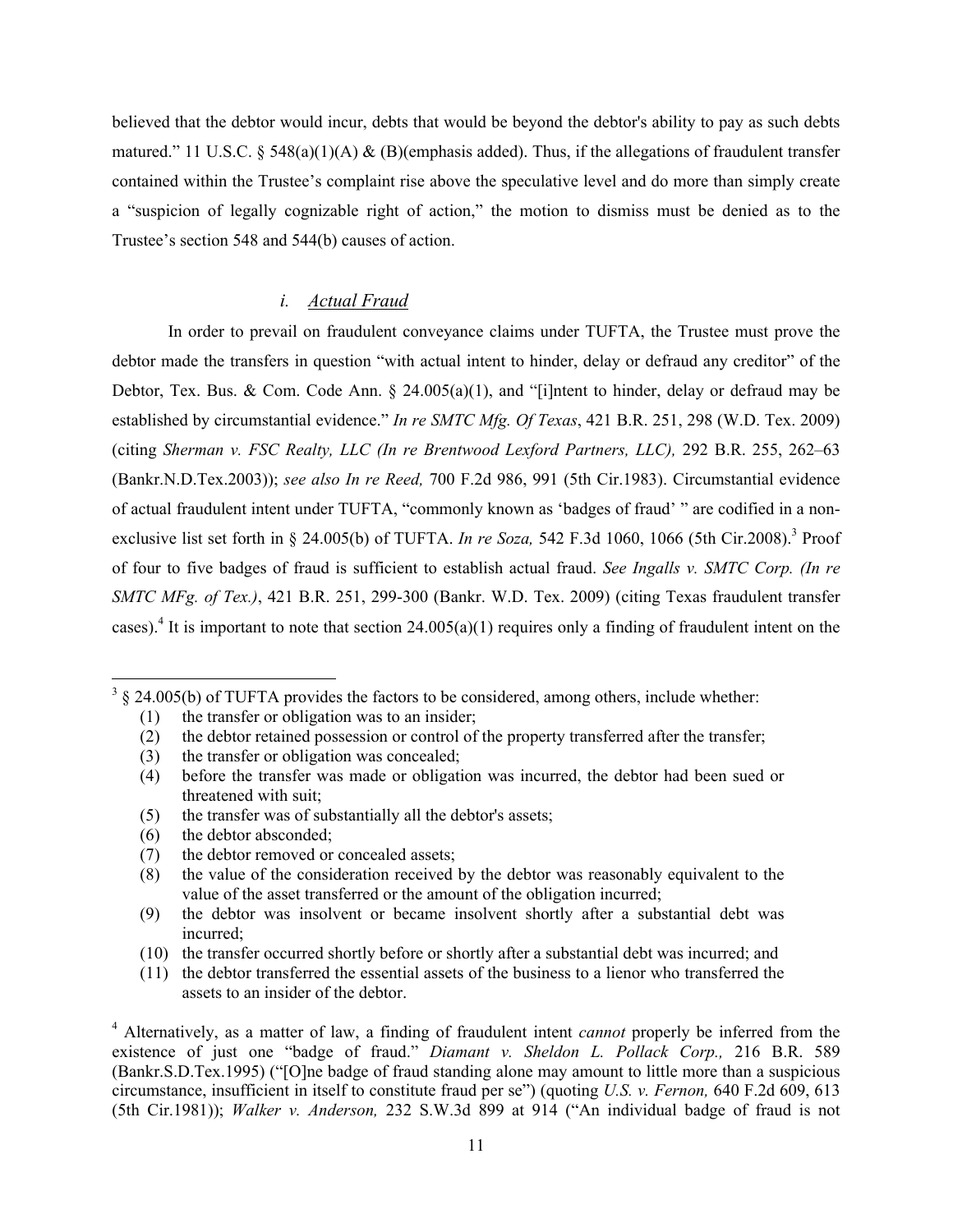part of the debtor. In other words, the inquiry for determining actual fraud centers on the debtor's intent in making the transfer, not the recipient's *scienter*. *See SEC, et al. v. Resource Development Int'l LLC, et al.,*  487 F.3d 295, 301 (5th Cir. 2007). The intentions or motives of the transferee are irrelevant. *Id*. (*Citing Warfield v. Byron,* 436 F.3d 551, 559 (5th Cir.2006) ("the transferees' knowing participation is irrelevant under the statute" for purposes of establishing the premise of (as opposed to liability for) a fraudulent transfer.")).

The Trustee's complaint alleges the following facts, among others: Boyd and FDD concealed the assignment until two months after Boyd filed for bankruptcy, Boyd had been sued by Elbee only nine days before the assignment took place, the assignment allowed Boyd to further remove and conceal other assets, the assignment conveyed all of Boyd's and the Law Firm's sole remaining asset, and as a result, Boyd and the Law Firm was or became insolvent shortly after the assignment. Since the court must accept all well-pleaded facts as true when considering a  $12(b)(6)$  motion, the court finds that these alleged facts are sufficient as badges to support a claim of actual fraud. Thus, the Motion for dismissal under  $12(b)(6)$ is denied as to the Trustee's action for actual fraud.

# *ii. Constructive Fraud*

In order to prevail on constructive fraudulent claim under section 24.006(a) of TUFTA,

A transfer made or obligation incurred by a debtor is fraudulent as to a creditor whose claim arose before the transfer was made or the obligation was incurred if the debtor made the transfer or incurred the obligation without receiving a reasonably equivalent value in exchange for the transfer or obligation and the debtor was insolvent at that time or the debtor became insolvent as a result of the transfer or obligation.

Tex. Bus. & Com. Code, § 24.006(a). To maintain an action under section 24.006 of the TUFTA, as opposed to section 24.005(a), "a creditor's claim must have arisen before the transfer in question was made." The fraudulent actions alleged in this case occurred well before the assignment.

Reasonably equivalent value means that "the debtor has received value that is substantially comparable to the worth of the transferred property." *BFP v. Resolution Trust Corp.,* 511 U.S. 531, 548, 114 S. Ct. 1757, 128 L.Ed.2d 556 (1994) (interpreting the same term in the Bankruptcy Code). Per the facts set forth in the complaint, FDD had leased office space to the law firm for \$9500.00 a month. Additionally, there were over \$200,000.00 of leasehold improvements made and paid for by FDD. FDD filed a Proof of Claim asserting \$886,221.28 for unpaid rent and associated late fees and/or interest. Following reletting and damage mitigation, FDD reduced its claim to \$456,307.20. The Law Firm is said

<sup>!!!!!!!!!!!!!!!!!!!!!!!!!!!!!!!!!!!!!!!!!!!!!!!!!!!!!!!!!!!!!!!!!!!!!!!!!!!!!!!!!!!!!!!!!!!!!!!!!!!!!!!!!!!!!!!!!!!!!!!!!!!!!!!!!!!!!!!!!!!!!!!!!!!!!!!!!!!!!!!!!!!!!!!!!!!!!!!!!!!!!!!!!!!!!!!</sup> conclusive."); *Roland v. U.S.,* 838 F.2d 1400, 1403 (5th Cir.1988) (holding that an inference of fraud is proper only when several indicia are found).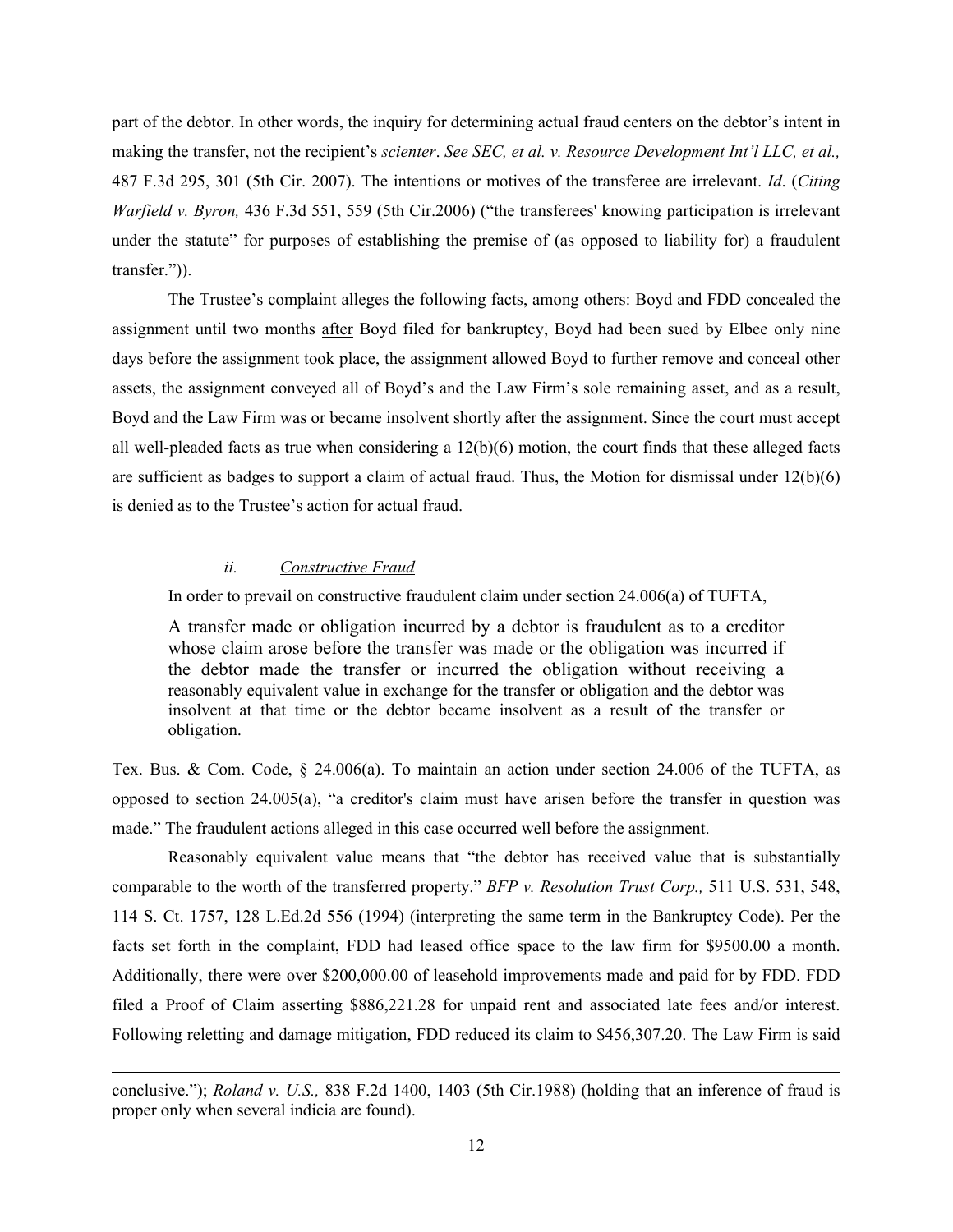to have made the assignment in order to convey an interest in an amount equal to the unpaid rent and associated late fees, in addition to inducing FDD to allow it to stay in the office space until July (when the Law Firm received the judgment and concluded its law office duties). The value of the assignment, if valued as of the date of the settlement, was in all events no greater than the amount needed to repay FDD. By definition, that is reasonably equivalent value.

FDD has raised the issue that the assignment contains only a nominal value, as an attorney's contingent fee changes from an executor contract to an equitable interest upon the performance of the engagement by the recovery of a judgment. *E.g., Missouri Pacific Railroad, Co. v. Austin*, 292 F.2d 415, 419 (5th Cir. 1961) (citing *Northern Texas Traction Co. v. Clark & Sweeton*, 272 S.W. 564 (Tex. Civ. App. 1925). But the question of reasonably equivalent value focuses on whether what came back to the debtor was worth at least as much as the interest transferred. If the interest transferred was nearly worthless, then nearly anything in return – including walking away from its unpaid rent – would be reasonably equivalent value. Assuming that the proof of claim is merely prophylactic, to be considered as a claim only in the event that the assignment is voided, the transfer here satisfied reasonable equivalence.

To note, the second prong of a constructive fraudulent transfer claim requires that the Plaintiff establish the debtor's insolvency at the time of the transfer. *Tow v. Pajooh (In re CRCGP LLC),* 2008 WL 4107490, at \*9–10 (Bankr. S.D. Tex. Aug. 28, 2008). As mentioned previously, the complaint alleges the assignment conveyed all of Boyd's and the Law Firm's sole remaining asset, and as a result, Boyd and the Law Firm was or became insolvent shortly after the assignment, fulfilling the second prong.

# **4.** Irreconcilable Conflict

FDD asserts that the Trustee has an irreconcilable conflict as it is in sole possession of the stock and controlling interest of the law firm, and thus owes a duty to the creditors and parties-in-interest of the law firm, and thus should not act to "dilute the Law Firm assets through consolidation." FDD fails to cite any authority on the matter and while the court fails to find any directly to support this point, it *is* Texas law that when a corporation is insolvent, a fiduciary relationship arises between the officers and directors of the corporation and its creditors, and creditors may challenge a breach of the duty. *See Martin v. Kagan ( In re Tufts Elecs., Inc.),* 746 F.2d 915, 917 (1st Cir.1984); *Dyer v. Shafer, Gilliland, Davis, McCollum & Ashley, Inc.,* 779 S.W.2d 474, 477 (Tex.App.-El Paso 1989, writ denied).

Officers and directors of an insolvent corporation do indeed have a fiduciary duty to deal fairly with the corporation's creditors, and that duty includes preserving the value of the corporate assets to pay corporate debts without preferring one creditor over another or preferring themselves to the injury of other creditors. *Plas-Tex, Inc. v. Jones*, 2000 WL 632677 at \*4 (Tex. App.—Austin May 18, 2000); *see also Herf & Frerichs Chemical Co. v. Brewster*, 117 S.W. 880 (Tex. Civ. App. 1909) ("The title of the